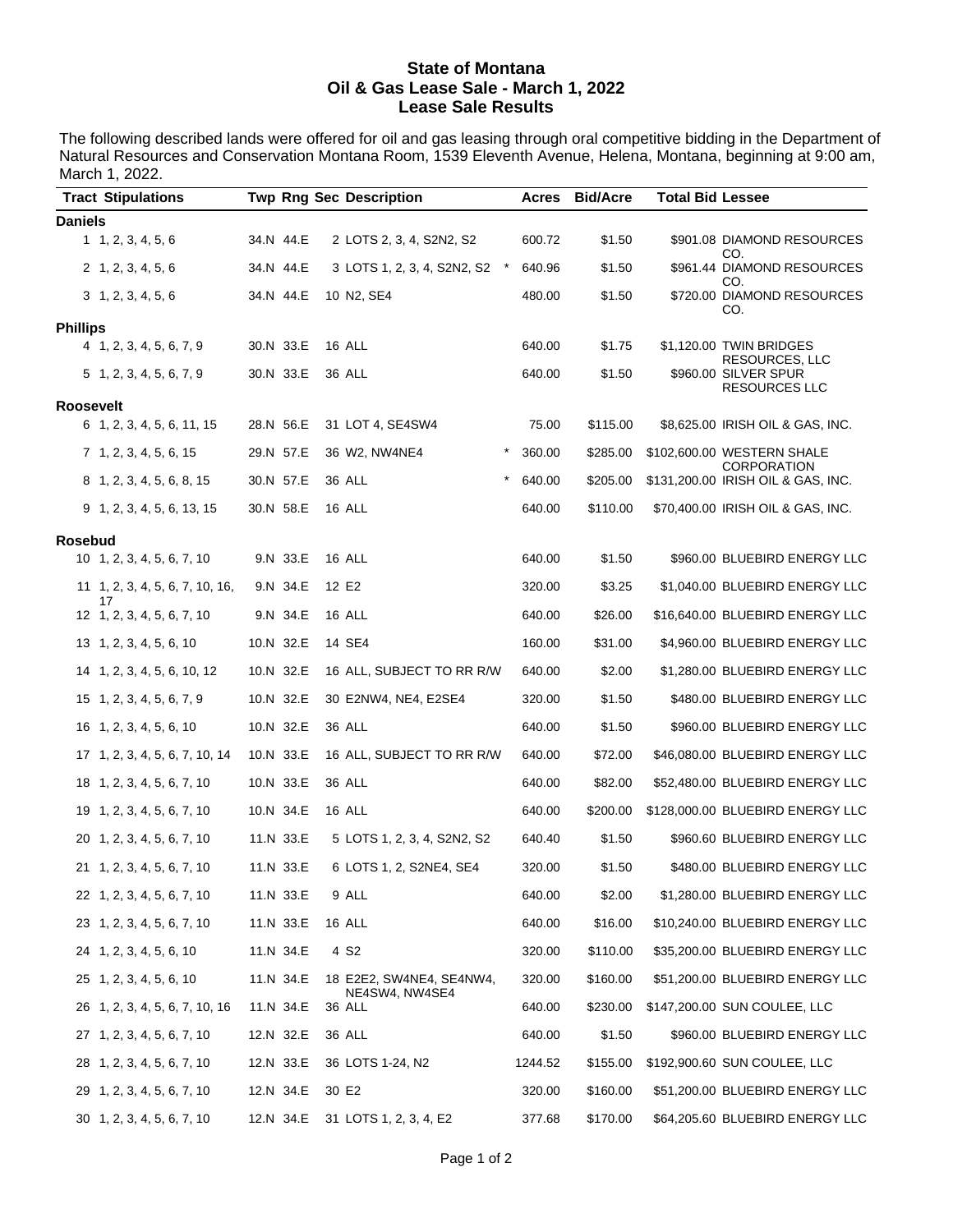|                | <b>Tract Stipulations</b>   |      |           | <b>Twp Rng Sec Description</b>                                        | <b>Acres</b> | <b>Bid/Acre</b> | <b>Total Bid Lessee</b> |                                   |
|----------------|-----------------------------|------|-----------|-----------------------------------------------------------------------|--------------|-----------------|-------------------------|-----------------------------------|
| <b>Rosebud</b> |                             |      |           |                                                                       |              |                 |                         |                                   |
|                | 31 1, 2, 3, 4, 5, 6, 7, 10  |      | 12.N 34.E | 36 ALL                                                                | 640.00       | \$91.00         |                         | \$58,240.00 SUN COULEE, LLC       |
| <b>Toole</b>   |                             |      |           |                                                                       |              |                 |                         |                                   |
|                | $32 \quad 1, 2, 3, 4, 5, 6$ | 37.N | 3.E       | 36 S2, BELOW THE BASE OF<br>THE RIERDON<br><b>FORMATION</b>           | 320.00       | \$1.50          |                         | \$480.00 LONEWOLF ENERGY,<br>INC. |
|                | $33 \quad 1, 2, 3, 4, 5, 6$ | 37.N | 3.E       | 36 NW4, W2NE4, BELOW<br>THE BASE OF THE<br><b>BLACKLEAF FORMATION</b> | 240.00       | \$1.50          |                         | \$360.00 LONEWOLF ENERGY,<br>INC. |
|                | 34 1, 2, 3, 4, 5, 6         |      | 34.N 2.W  | 16 ALL, BELOW THE BASE<br>OF THE THREE FORKS<br><b>FORMATION</b>      | 640.00       | \$1.50          |                         | \$960.00 SOG RESOURCES            |
| Valley         |                             |      |           |                                                                       |              |                 |                         |                                   |
|                | 35 1, 2, 3, 4, 5, 6         |      | 34.N 43.E | 21 N <sub>2</sub>                                                     | 320.00       | \$1.50          |                         | \$480.00 DIAMOND RESOURCES<br>CO. |
|                | 36 1, 2, 3, 4, 5, 6, 12     |      | 34.N 43.E | 23 S <sub>2</sub>                                                     | 320.00       | \$1.50          |                         | \$480.00 DIAMOND RESOURCES<br>CO. |

\* Part or all of tract is not state-owned surface

# **Summary by Lessor**

|                                             | <b>Total Acres</b> | <b>Total Tracts</b> |
|---------------------------------------------|--------------------|---------------------|
| Dept. of Natural Resources and Conservation | 18.579.28          | 36                  |

## **Oil and Gas Lease Sale Summary**

| <b>Total Tracts</b>         | 36             |
|-----------------------------|----------------|
| <b>Total Acres</b>          | 18.579.28      |
| <b>Total Bid Revenue</b>    | \$1,187,194.32 |
| <b>Average Bid Per Acre</b> | \$63.90        |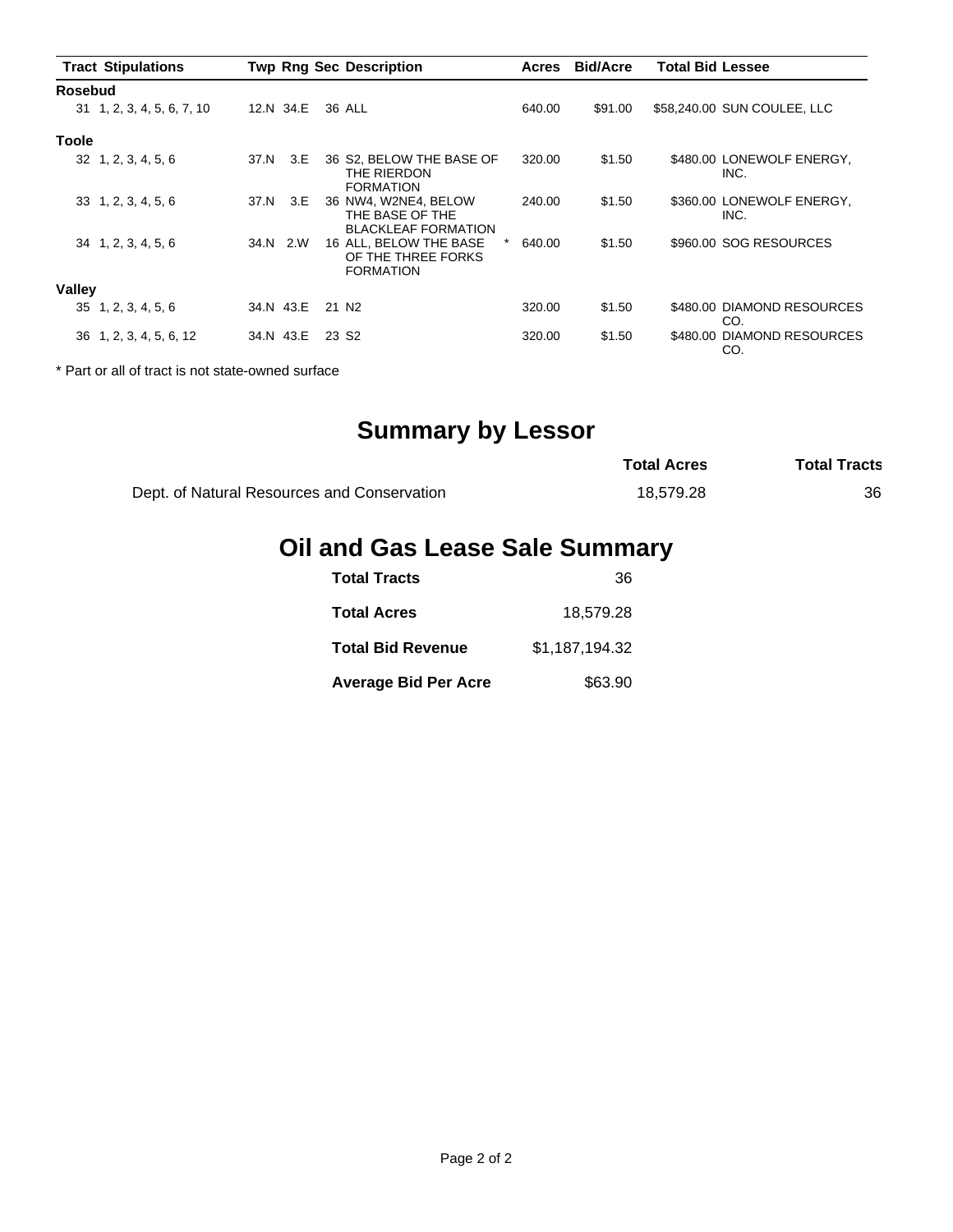#### **State of Montana Oil & Gas Lease Sale - March 1, 2022 Stipulations**

- 1 Lessee shall notify and obtain approval from the Department's Trust Land Management Division (TLMD) prior to constructing well pads, roads, power lines, and related facilities that may require surface disturbance on the tract. Lessee shall comply with any mitigation measures stipulated in TLMD's approval.
- 2 Prior to the drilling of any well on or into the lease premises, lessee shall send one copy of the well prognosis, including Form 22 "Application for Permit" to the Department's Trust Land Management Division (TLMD). After a well is drilled and completed, lessee shall send one copy of all logs run, Form 4A "Completion Report", and geologic report to TLMD. A copy of Form 2 "Sundry Notice and Report of Wells" or other appropriate Board of Oil and Gas Conservation form shall be sent to TLMD whenever any subsequent change in well status or operator is intended or has occurred. Lessee shall also notify and obtain approval from the TLMD prior to plugging a well on the lease premises.

Issuance of this lease in no way commits the Land Board to approval of coal bed methane production on this lease. Any coal bed methane extraction wells would require subsequent review and approval by the board.

- 3 The TLMD will complete an initial review for cultural resources and, where applicable, paleontological resources of the area intended for disturbance and may require a resources inventory. Based on the results of the inventory, the TLMD may restrict surface activity for the purpose of protecting significant resources located on the lease premises.
- 4 The lessee shall be responsible for controlling any noxious weeds introduced by lessee's activity on State-owned land and shall prevent or eradicate the spread of those noxious weeds onto land adjoining the lease premises. The lessee's methods of control shall be reviewed and approved by the Department's Unit Office that has jurisdiction for that locale.
- 5 The definitions of "oil" and "gas" provided in 82-1-111, MCA, do not apply to this lease for royalty calculation purposes.
- 6 If the State does not own the surface, the lessee must contact the owner of the surface in writing at least 30 days prior to any surface activity. A copy of the correspondence shall be sent to TLMD.
- 7 Due to unstable soil conditions on this tract and/or topography that is rough and/or steep, surface use may be restricted or denied. Seismic activity may be restricted to poltershots.
- 8 The lessee is responsible to pay for all damages, including penalties and charges assessed by the USDA-CFSA on CRP lands, as a result of drilling and production on the tract.
- 9 This lease is located within designated sage grouse general habitat. Proposed activities are subject to, and shall comply with, all provisions, stipulations and mitigation requirements of the Montana Sage Grouse Habitat Conservation Strategy, as implemented by Governor's Executive Orders 10-2014, 12-2015, and amendments thereto. Contact the TLMD prior to preparing a project proposal.
- 10 This lease is located within designated sage grouse core habitat. Proposed activities are subject to, and shall comply with, all provisions, stipulations and mitigation requirements of the Montana Sage Grouse Habitat Conservation Strategy, as implemented by Governor's Executive Orders 10-2014, 12-2015, and amendments thereto. Contact the TLMD prior to preparing a project proposal.
- 11 Unless otherwise approved by the Department in writing, wells and related surface infrastructure, including new road construction, are prohibited within 1/2 mile of the centerline of a navigable river, lake or reservoir, and within 1/4 mile of direct perennial tributary streams of navigable waterways, on or adjacent to the tract. No surface occupancy is allowed within the bed of a river, stream, lake or reservoir, islands and accretions or abandoned channels.
- 12 Due to the floodplain/wetlands area(s), surface use may be restricted or denied.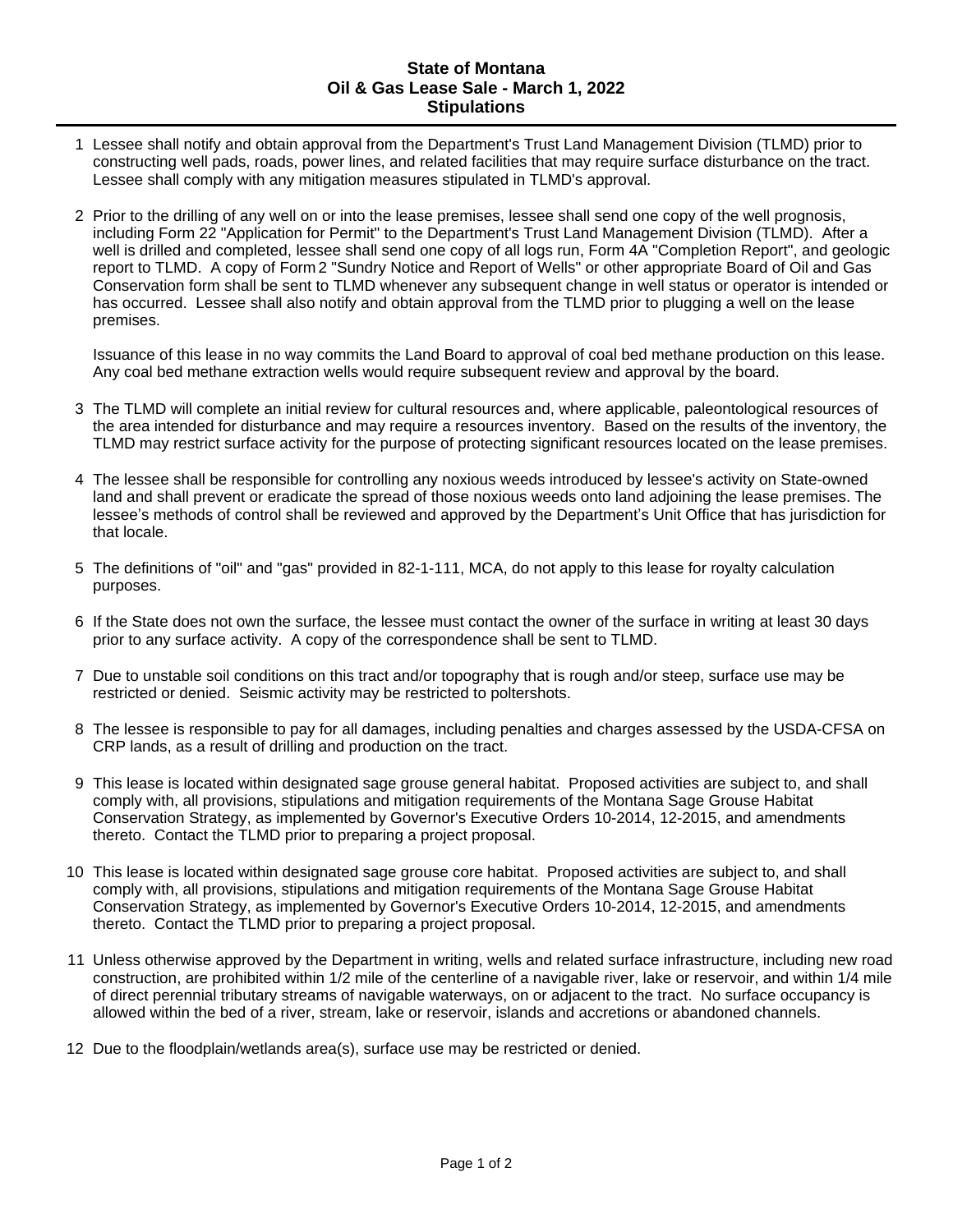- 13 Any activity within 1/8 mile of the river, stream, floodplain, or lake/reservoir on or adjacent to this tract must be approved in writing by the TLMD prior to commencement. No surface occupancy is allowed within the bed of the river and/or stream, abandoned channels, the bed of the lake/reservoir, or on islands and accretions associated with the river, stream, or lake/reservoir.
- 14 No surface occupancy of the cemetery site is permitted without written approval of TLMD.
- 15 If whooping cranes are observed on-site, construction and/or maintenance activities shall be suspended until birds leave the area.
- 16 Wildlife species of concern have been identified on or near this tract. Identified species will be avoided, unless otherwise authorized by the TLMD. Additional mitigation measures may also be required.
- 17 This lease is spaced into an adjacent off-tract well.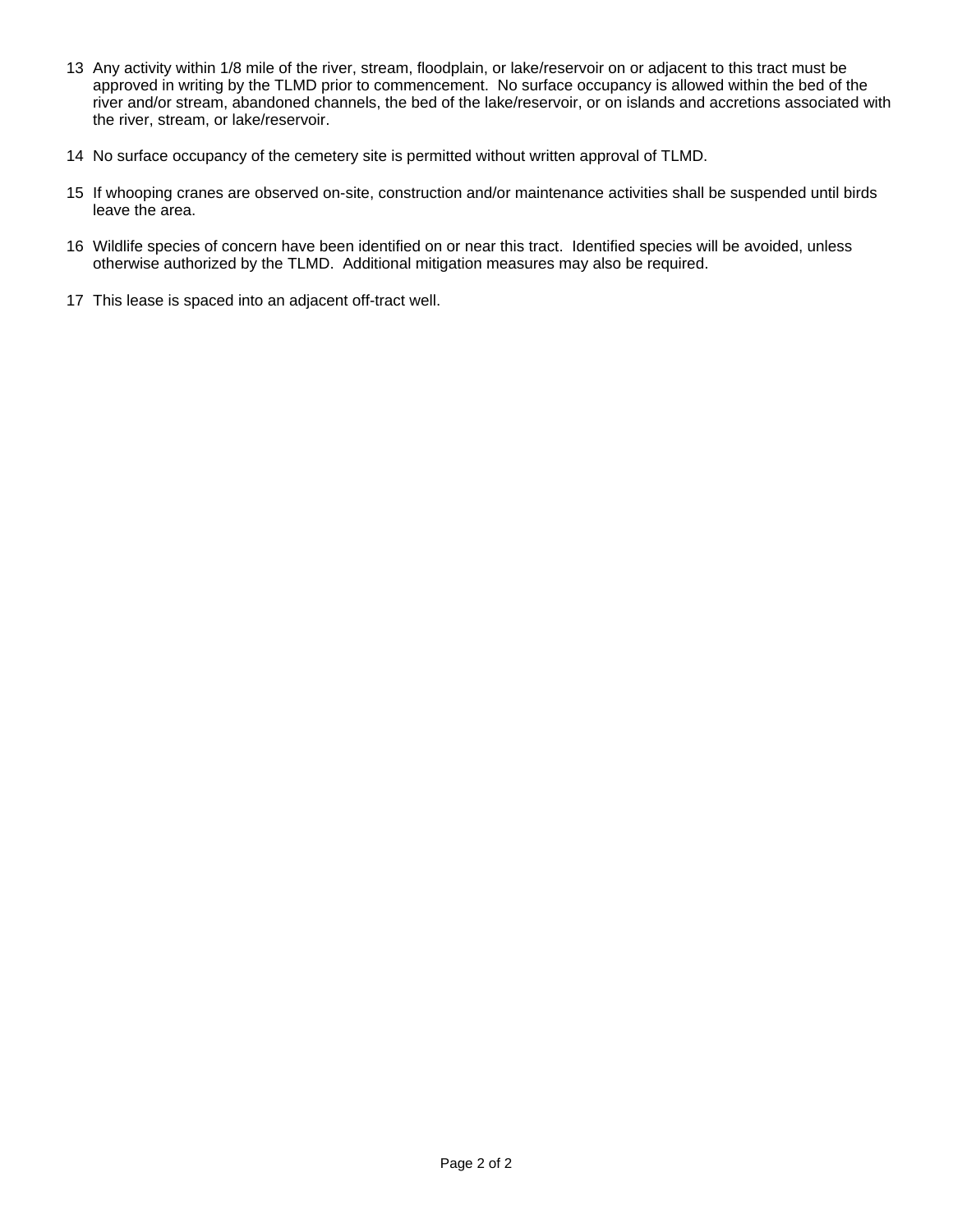#### **State of Montana Oil & Gas Lease Sale - March 1, 2022 Applicant List**

|                  |                    |          | <b>Tract Twp Rng Sec Description</b>                                                                                                                                                      |   | <b>Acres Applicant</b>           |
|------------------|--------------------|----------|-------------------------------------------------------------------------------------------------------------------------------------------------------------------------------------------|---|----------------------------------|
| <b>Daniels</b>   |                    |          |                                                                                                                                                                                           |   |                                  |
|                  | 1 34.N 44.E        |          | 2 LOTS 2, 3, 4, S2N2, S2                                                                                                                                                                  |   | 600.72 DIAMOND RESOURCES CO.     |
|                  | 2 34.N 44.E        |          | 3 LOTS 1, 2, 3, 4, S2N2, S2                                                                                                                                                               |   | 640.96 DIAMOND RESOURCES CO.     |
|                  |                    |          | 3 34.N 44.E 10 N2, SE4                                                                                                                                                                    |   | 480.00 DIAMOND RESOURCES CO.     |
| <b>Phillips</b>  |                    |          |                                                                                                                                                                                           |   |                                  |
|                  | 4 30.N 33.E        |          | 16 ALL                                                                                                                                                                                    |   | 640.00 SILVER SPUR RESOURCES LLC |
|                  | 5 30.N 33.E        |          | 36 ALL                                                                                                                                                                                    |   | 640.00 SILVER SPUR RESOURCES LLC |
|                  |                    |          |                                                                                                                                                                                           |   |                                  |
| <b>Roosevelt</b> |                    |          |                                                                                                                                                                                           |   |                                  |
|                  |                    |          | 6 28.N 56.E 31 LOT 4, SE4SW4                                                                                                                                                              |   | 75.00 MAVERICK OIL, INC.         |
|                  | 7 29.N 57.E        |          | 36 W2, NW4NE4                                                                                                                                                                             |   | 360.00 MAVERICK OIL, INC.        |
|                  | 8 30.N 57.E        |          | 36 ALL                                                                                                                                                                                    |   | 640.00 MAVERICK OIL, INC.        |
|                  | 9 30.N 58.E        |          | 16 ALL                                                                                                                                                                                    |   | 640.00 MAVERICK OIL, INC.        |
| <b>Rosebud</b>   |                    |          |                                                                                                                                                                                           |   |                                  |
| 10 <sup>1</sup>  |                    | 9.N 33.E | 16 ALL                                                                                                                                                                                    |   | 640.00 MAVERICK OIL, INC.        |
|                  | 11 9.N 34.E        |          | 12 E2                                                                                                                                                                                     |   | 320.00 MAVERICK OIL, INC.        |
|                  | 12 9.N 34.E        |          | 16 ALL                                                                                                                                                                                    |   | 640.00 MAVERICK OIL, INC.        |
|                  | 13 10.N 32.E       |          |                                                                                                                                                                                           |   | 160.00 MAVERICK OIL, INC.        |
|                  | 14 10.N 32.E       |          |                                                                                                                                                                                           |   | 640.00 MAVERICK OIL, INC.        |
|                  | 15 10.N 32.E       |          | 14 SE4<br>16 ALL, SUBJECT TO RR R/W<br>30 E2NW4, NE4, E2SE4<br>36 ALL<br>16 ALL, SUBJECT TO RR R/W<br>36 ALL<br>16 ALL<br>5 LOTS 1, 2, 3, 4, S2N2, S2<br>6 LOTS 1, 2, S2NE4, SE4<br>9 ALL |   | 320.00 MAVERICK OIL, INC.        |
|                  | 16 10.N 32.E       |          |                                                                                                                                                                                           |   | 640.00 MAVERICK OIL, INC.        |
|                  | 17 10.N 33.E       |          |                                                                                                                                                                                           |   | 640.00 MAVERICK OIL, INC.        |
|                  | 18 10.N 33.E       |          |                                                                                                                                                                                           |   | 640.00 MAVERICK OIL, INC.        |
|                  | 19 10.N 34.E       |          |                                                                                                                                                                                           |   | 640.00 MAVERICK OIL, INC.        |
|                  | 20 11.N 33.E       |          |                                                                                                                                                                                           |   | 640.40 MAVERICK OIL, INC.        |
|                  | 21 11.N 33.E       |          |                                                                                                                                                                                           |   | 320.00 MAVERICK OIL, INC.        |
|                  | 22 11.N 33.E       |          | 9 ALL                                                                                                                                                                                     |   | 640.00 MAVERICK OIL, INC.        |
|                  | 23 11.N 33.E       |          | 16 ALL                                                                                                                                                                                    |   | 640.00 MAVERICK OIL, INC.        |
|                  | 24 11.N 34.E       |          | 4 S <sub>2</sub>                                                                                                                                                                          |   | 320.00 MAVERICK OIL, INC.        |
|                  | 25 11.N 34.E       |          | 18 E2E2, SW4NE4, SE4NW4, NE4SW4, NW4SE4 320.00 MAVERICK OIL, INC.                                                                                                                         |   |                                  |
|                  | 26 11.N 34.E       |          | 36 ALL                                                                                                                                                                                    |   | 640.00 MAVERICK OIL, INC.        |
|                  | 27 12.N 32.E       |          | 36 ALL                                                                                                                                                                                    |   | 640.00 MAVERICK OIL, INC.        |
|                  | 28 12.N 33.E       |          | 36 LOTS 1-24, N2                                                                                                                                                                          |   | 1244.5 MAVERICK OIL, INC.        |
|                  | 29 12.N 34.E       |          | 30 E2                                                                                                                                                                                     | 2 | 320.00 MAVERICK OIL, INC.        |
|                  | 30 12.N 34.E       |          | 31 LOTS 1, 2, 3, 4, E2                                                                                                                                                                    |   | 377.68 MAVERICK OIL, INC.        |
|                  | 31 12.N 34.E       |          | 36 ALL                                                                                                                                                                                    |   | 640.00 MAVERICK OIL, INC.        |
|                  |                    |          |                                                                                                                                                                                           |   |                                  |
| <b>Toole</b>     |                    |          |                                                                                                                                                                                           |   |                                  |
|                  | 32 37.N            | 3.E      | 36 S2, BELOW THE BASE OF THE RIERDON<br><b>FORMATION</b>                                                                                                                                  |   | 320.00 LONEWOLF ENERGY, INC.     |
|                  | 33 37.N            | 3.E      | 36 NW4, W2NE4, BELOW THE BASE OF THE                                                                                                                                                      |   | 240.00 LONEWOLF ENERGY, INC.     |
|                  |                    |          | <b>BLACKLEAF FORMATION</b>                                                                                                                                                                |   |                                  |
|                  | 34 34.N 2.W        |          | 16 ALL, BELOW THE BASE OF THE THREE<br><b>FORKS FORMATION</b>                                                                                                                             |   | 640.00 SOG RESOURCES             |
| <b>Valley</b>    |                    |          |                                                                                                                                                                                           |   |                                  |
|                  |                    |          |                                                                                                                                                                                           |   |                                  |
|                  | 35 34.N 43.E 21 N2 |          |                                                                                                                                                                                           |   | 320.00 DIAMOND RESOURCES CO.     |
|                  | 36 34.N 43.E 23 S2 |          |                                                                                                                                                                                           |   | 320.00 DIAMOND RESOURCES CO.     |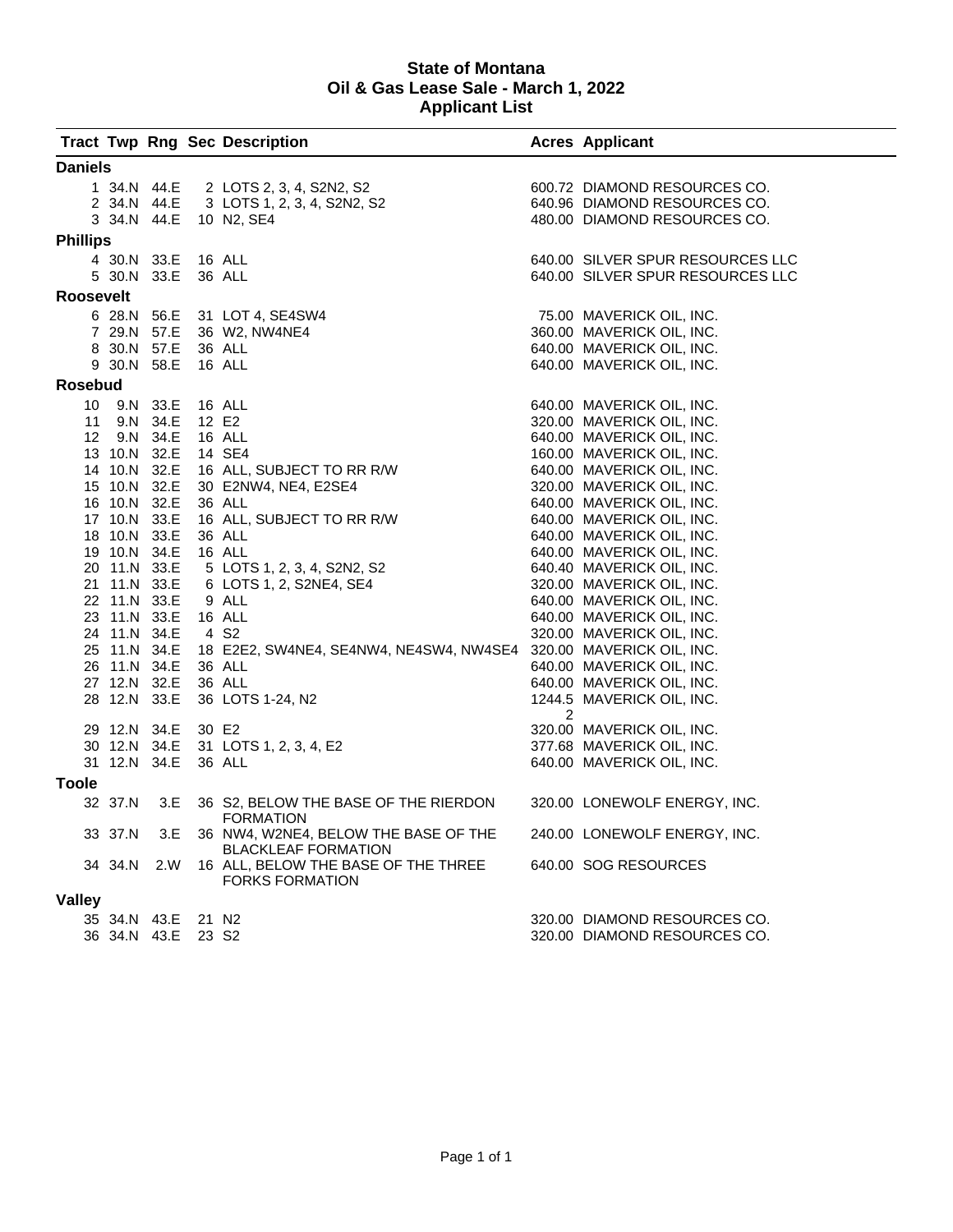## **DEPARTMENT OF NATURAL RESOURCES AND CONSERVATION P.O. Box 201601 Helena, Montana 59620-1601**

### **The following is a list of oil and gas leases, which expired or terminated in September 2021.**

| <b>COUNTY</b> | <b>TWP</b> | <b>RNG</b> | <b>SEC</b> | <b>DESCRIPTION</b>                                          | <b>ACRES</b> |
|---------------|------------|------------|------------|-------------------------------------------------------------|--------------|
|               |            |            |            |                                                             |              |
| <b>Blaine</b> |            |            |            |                                                             |              |
|               | 33 N       | 22 E       | 16         | Lots 1, 2, 3, 4, W2E2, W2                                   | 643.04       |
|               | 33 N       | 22 E       | 36         | All                                                         | 640.00       |
| Garfield      |            |            |            |                                                             |              |
|               | 14 N       | 43 E       | 16         | All                                                         | 640.00       |
| Rosebud       |            |            |            |                                                             |              |
|               | 11 N       | 33 E       | 36         | W2NW4, E2, SW4, below the base of the Kootenai<br>formation | 560.00       |
| <b>Toole</b>  |            |            |            |                                                             |              |
|               | 35 N       | 4 W        | 4          | Lots $1, 2$                                                 | 78.48        |
|               | 36 N       | 4 W        | 33         | S2SE4                                                       | 80.00        |
|               | 37 N       | 4 W        | 5          | W2SE4, S2SW4                                                | 160.00       |
|               | 37 N       | 4 W        | 6          | SE4SE4                                                      | 40.00        |
|               | 37 N       | 4 W        | 8          | NE4                                                         | 160.00       |
|               | 37 N       | 4 W        | 14         | S2SW4                                                       | 80.00        |
|               | 37 N       | 4 W        | 23         | E <sub>2</sub>                                              | 320.00       |
|               | 37 N       | 4 W        | 24         | ALL                                                         | 640.00       |
|               | 37 N       | 4 W        | 25         | <b>ALL</b>                                                  | 640.00       |